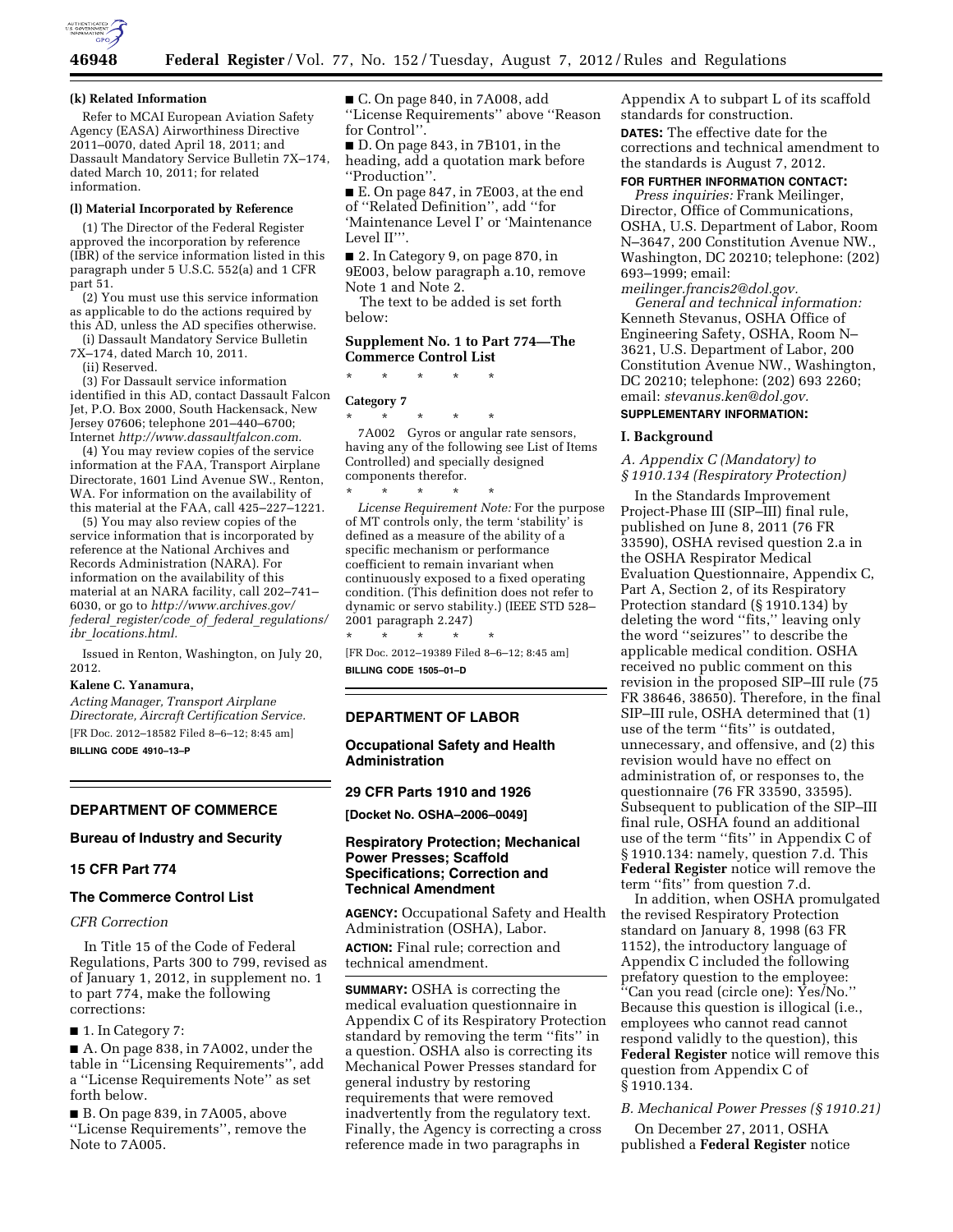making corrections and technical amendments to 16 OSHA standards (76 FR 80735). One of the standards involved the Mechanical Power Presses standard for general industry (§ 1910.217); paragraph (g)(1) of this standard requires employers to submit to OSHA reports of employees injured while operating such presses. Specifically, paragraph (g)(1) requires that employers submit the reports to federal OSHA or, for state-plan states, the state agency administering the plan. The purpose of revising this paragraph was to include the new title of the federal OSHA office designated to receive the reports, and to provide an electronic address for submitting the reports, consistent with the recommendations of the Paperwork Reduction Act and associated regulations (44 U.S.C. chapter 35; 5 CFR 1320.8(a)(5)). However, the requirements in paragraph (g)(1) specifying what information to include in the report were missing from the subsequent Code of Federal Regulations generated by the Office of the Federal Register. This **Federal Register** notice will restore these missing requirements.

## *C. Appendix A (Non-mandatory) to 29 CFR 1926, Subpart L (Scaffolds)*

On August 30, 1996, OSHA published the Scaffold standard for construction at 29 CFR 1926, subpart L (61 FR 46026). Paragraphs (z)(3) and (z)(5) in Appendix A of that standard, which address tank builders' scaffolds, incorrectly refer to the guardrail requirements at § 1926.451(e)(4). The requirements at § 1926.451(e)(4) contain provisions for stair towers, which are not applicable to tank building scaffolds. The reference cited in paragraphs (z)(3) and (z)(5) should be to paragraph  $\S 1926.451(g)(4)$ , which addresses guardrail systems for tank building scaffolds. Accordingly, this **Federal Register** notice will revise paragraphs (z)(3) and (z)(5) of Appendix A to refer to § 1926.451(g)(4) instead of § 1926.451(e)(4).

## **II. Exemption from Notice-and-Comment Procedures**

OSHA determined that this rulemaking is not subject to the procedures for public notice and comment specified in Section 4 of the Administrative Procedures Act (5 U.S.C. 553), Section 6(b) of the Occupational Safety and Health Act of 1970 (29 U.S.C. 655(b)), and 29 CFR 1911.5. This rulemaking does not affect or change any existing rights or obligations, and no stakeholder is likely to object to them. Therefore, the Agency finds good cause that public notice and comment are unnecessary within the meaning of

5 U.S.C. 553(b)(3)(B), 29 U.S.C. 655(b), and 29 CFR 1911.5.

## **List of Subjects**

## *29 CFR Part 1910*

Mechanical power presses, Occupational safety and health, Respiratory protection.

## *29 CFR Part 1926*

Scaffolds, Occupational safety and health.

### **Authority and Signature**

David Michaels, MPH, Ph.D., Assistant Secretary of Labor for Occupational Safety and Health, U.S. Department of Labor, 200 Constitution Avenue NW, Washington, DC 20210, authorized the preparation of this document. Accordingly, pursuant to Section 6 of 29 U.S.C. 655, Section 4 of 5 U.S.C. 553, Secretary of Labor's Order No. 1–2012 (77 FR 3912), and 29 CFR 1911.5.

Signed at Washington, DC on July 27, 2012. **David Michaels,** 

*Assistant Secretary of Labor for Occupational Safety and Health.* 

Accordingly, OSHA is amending 29 CFR parts 1910 and 1926 by making the following corrections and technical amendments:

## **PART 1910—OCCUPATIONAL SAFETY AND HEALTH STANDARDS**

#### **Subpart I—[Amended]**

■ 1. Revise the authority citation for subpart I to read as follows:

**Authority:** 29 U.S.C. 653, 655, 657; Secretary of Labor's Order No. 12–71 (36 FR 8754), 8–76 (41 FR 25059), 9–83 (48 FR 35736), 1–90 (55 FR 9033), 6–96 (62 FR 111), 3–2000 (65 FR 50017), 5–2002 (67 FR 65008), 5–2007 (72 FR 31160), 4–2010 (75 FR 55355), or 1–2012 (77 FR 3912), as applicable; and 29 CFR 1911.

Sections 1910.132, 1910.134, and 1910.138 of 29 CFR also issued under 29 CFR 1911.

Sections 1910.133, 1910.135, and 1910.136 of 29 CFR also issued under 29 CFR 1911 and 5 U.S.C. 553.

■ 2. In § 1910.134:

■ a. In the introductory text of Appendix C to § 1910.134, remove ''Can you read (circle one): Yes/No''.

■ b. Revise question 7.d. in Part A, Section 2 (Mandatory) of Appendix C, to read as follows:

## **§ 1910.134 Respiratory protection.**

## \* \* \* \* \*

# **Appendix C to § 1910.134: \* \* \***

\* \* \* \* \* Part A. Section 2. \* \* \* 7. \* \* \*

# d. Seizures: Yes/No

# \* \* \* \* \*

# **Subpart O—[AMENDED]**

■ 3. Revise the authority citation for subpart O to read as follows:

**Authority:** 29 U.S.C. 653, 655, 657; Secretary of Labor's Order No. 12–71 (36 FR 8754), 8–76 (41 FR 25059), 9–83 (48 FR 35736), 1–90 (55 FR 9033), 6–96 (62 FR 111), 3–2000 (65 FR 50017), 5–2002 (67 FR 65008), 5–2007 (72 FR 31160), 4–2010 (75 FR 55355), or 1–2012 (77 FR 3912), as applicable; and 29 CFR 1911.

Sections 1910.176, 1910.177, 1910.178, 1910.179, 1910.180, 1910.181, and 1910.184 also issued under 29 CFR part 1911.

■ 4. Amend § 1910.217 by revising paragraph (g) to read as follows:

## **§ 1910.217 Mechanical power presses.**  \* \* \* \* \*

(g) *Reports of injuries to employees operating mechanical power presses.* (1) The employer shall report, within 30 days of the occurrence, all point-ofoperation injuries to operators or other employees to either the Director of the Directorate of Standards and Guidance at OSHA, U.S. Department of Labor, Washington, DC 20210 or electronically at *[http://www.osha.gov/pls/oshaweb/](http://www.osha.gov/pls/oshaweb/mechanical.html) [mechanical.html;](http://www.osha.gov/pls/oshaweb/mechanical.html)* or to the State Agency administering a plan approved by the Assistant Secretary of Labor for Occupational Safety and Health.

(2) The report shall include the following information:

(i) Employer's name, address and location of the workplace

(establishment).

(ii) Employee's name, injury sustained, and the task being performed (operation, set-up, maintenance, or other).

(iii) Type of clutch used on the press (full revolution, part revolution, or direct drive).

(iv) Type of safeguard(s) being used (two hand control, two hand trip, pullouts, sweeps, or other). If the safeguard is not described in this section, give a complete description.

(v) Cause of the accident (repeat of press, safeguard failure, removing stuck part or scrap, no safeguard provided, no safeguard in use, or other).

(vi) Type of feeding (manual with hands in dies or with hands out of dies, semiautomatic, automatic, or other).

(vii) Means used to actuate press stroke (foot trip, foot control, hand trip, hand control, or other).

(viii) Number of operators required for the operation and the number of operators provided with controls and safeguards.

\* \* \* \* \*